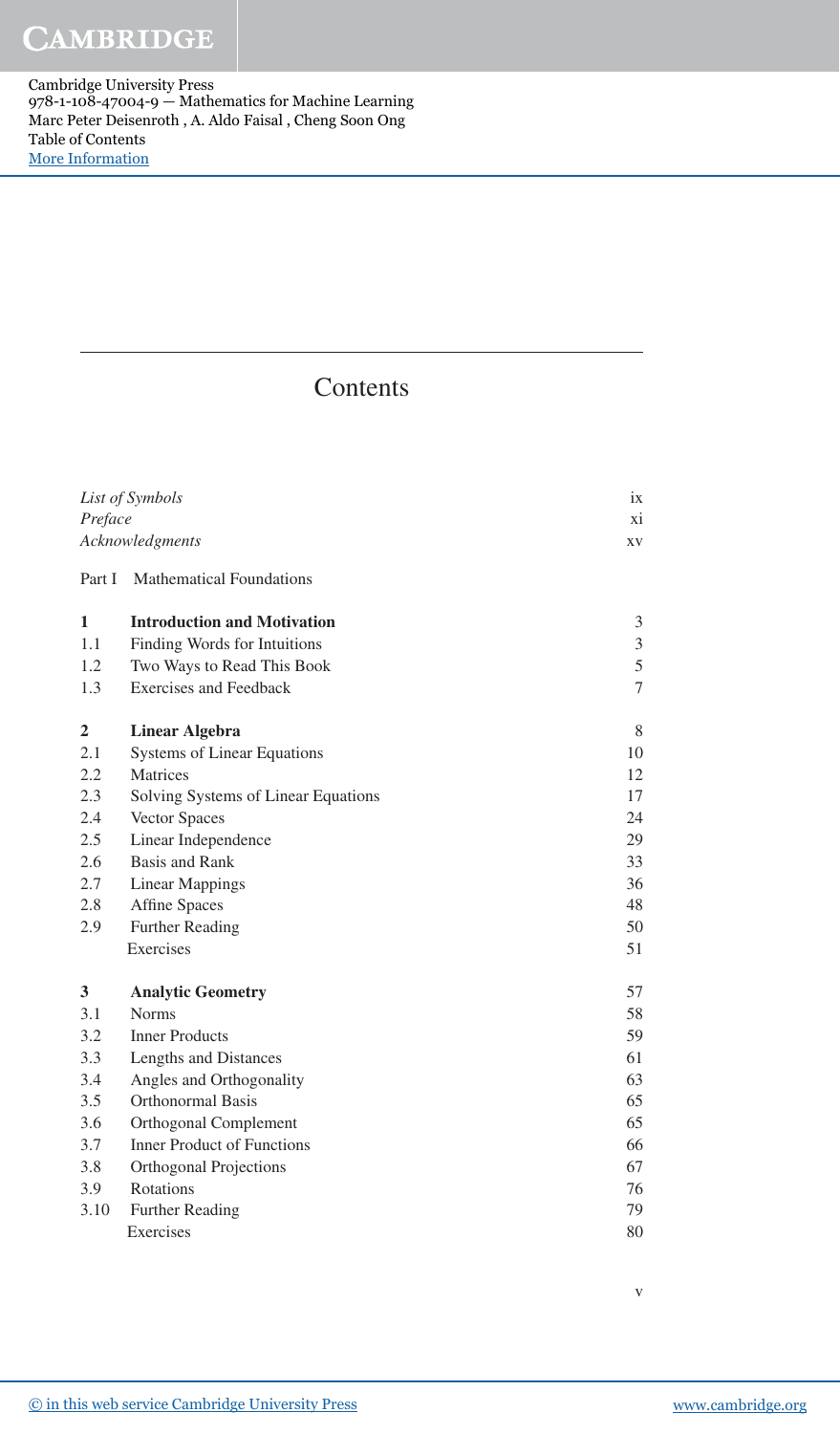## **CAMBRIDGE**

Cambridge University Press 978-1-108-47004-9 — Mathematics for Machine Learning Marc Peter Deisenroth , A. Aldo Faisal , Cheng Soon Ong Table of Contents [More Information](www.cambridge.org/9781108470049)

| $\overline{\mathbf{4}}$<br>82<br><b>Matrix Decompositions</b><br>4.1<br>Determinant and Trace<br>83<br>4.2<br>88<br>Eigenvalues and Eigenvectors<br>4.3<br>Cholesky Decomposition<br>96<br>4.4<br>Eigendecomposition and Diagonalization<br>98<br>4.5<br>Singular Value Decomposition<br>101<br>4.6<br>Matrix Approximation<br>111<br>4.7<br>Matrix Phylogeny<br>115<br>4.8<br><b>Further Reading</b><br>116<br>Exercises<br>118<br>5<br><b>Vector Calculus</b><br>120<br>5.1<br>Differentiation of Univariate Functions<br>122<br>5.2<br>Partial Differentiation and Gradients<br>126<br>5.3<br>Gradients of Vector-Valued Functions<br>129<br>5.4<br><b>Gradients of Matrices</b><br>135<br>5.5<br><b>Useful Identities for Computing Gradients</b><br>138<br>5.6<br>Backpropagation and Automatic Differentiation<br>138<br>5.7<br><b>Higher-Order Derivatives</b><br>143<br>5.8<br>Linearization and Multivariate Taylor Series<br>144<br>5.9<br><b>Further Reading</b><br>149<br>Exercises<br>150<br>6<br><b>Probability and Distributions</b><br>152<br>6.1<br>Construction of a Probability Space<br>152<br>6.2<br>Discrete and Continuous Probabilities<br>157<br>6.3<br>Sum Rule, Product Rule, and Bayes' Theorem<br>163<br>6.4<br>Summary Statistics and Independence<br>165<br>6.5<br><b>Gaussian Distribution</b><br>175<br>6.6<br>Conjugacy and the Exponential Family<br>182<br>6.7<br>Change of Variables/Inverse Transform<br>191<br><b>Further Reading</b><br>197<br>6.8<br>198<br>Exercises<br><b>Continuous Optimization</b><br>7<br>201<br><b>Optimization Using Gradient Descent</b><br>7.1<br>203<br>Constrained Optimization and Lagrange Multipliers<br>7.2<br>208<br>7.3<br>Convex Optimization<br>211<br>7.4<br><b>Further Reading</b><br>220<br>Exercises<br>221<br>Part II<br>Central Machine Learning Problems<br>8<br><b>When Models Meet Data</b><br>225<br>8.1<br>Data, Models, and Learning<br>225<br>8.2<br><b>Empirical Risk Minimization</b><br>232 | vi | Contents |
|------------------------------------------------------------------------------------------------------------------------------------------------------------------------------------------------------------------------------------------------------------------------------------------------------------------------------------------------------------------------------------------------------------------------------------------------------------------------------------------------------------------------------------------------------------------------------------------------------------------------------------------------------------------------------------------------------------------------------------------------------------------------------------------------------------------------------------------------------------------------------------------------------------------------------------------------------------------------------------------------------------------------------------------------------------------------------------------------------------------------------------------------------------------------------------------------------------------------------------------------------------------------------------------------------------------------------------------------------------------------------------------------------------------------------------------------------------------------------------------------------------------------------------------------------------------------------------------------------------------------------------------------------------------------------------------------------------------------------------------------------------------------------------------------------------------------------------------------------------------------------------------------------------------------------------------------------------------------------------------|----|----------|
|                                                                                                                                                                                                                                                                                                                                                                                                                                                                                                                                                                                                                                                                                                                                                                                                                                                                                                                                                                                                                                                                                                                                                                                                                                                                                                                                                                                                                                                                                                                                                                                                                                                                                                                                                                                                                                                                                                                                                                                          |    |          |
|                                                                                                                                                                                                                                                                                                                                                                                                                                                                                                                                                                                                                                                                                                                                                                                                                                                                                                                                                                                                                                                                                                                                                                                                                                                                                                                                                                                                                                                                                                                                                                                                                                                                                                                                                                                                                                                                                                                                                                                          |    |          |
|                                                                                                                                                                                                                                                                                                                                                                                                                                                                                                                                                                                                                                                                                                                                                                                                                                                                                                                                                                                                                                                                                                                                                                                                                                                                                                                                                                                                                                                                                                                                                                                                                                                                                                                                                                                                                                                                                                                                                                                          |    |          |
|                                                                                                                                                                                                                                                                                                                                                                                                                                                                                                                                                                                                                                                                                                                                                                                                                                                                                                                                                                                                                                                                                                                                                                                                                                                                                                                                                                                                                                                                                                                                                                                                                                                                                                                                                                                                                                                                                                                                                                                          |    |          |
|                                                                                                                                                                                                                                                                                                                                                                                                                                                                                                                                                                                                                                                                                                                                                                                                                                                                                                                                                                                                                                                                                                                                                                                                                                                                                                                                                                                                                                                                                                                                                                                                                                                                                                                                                                                                                                                                                                                                                                                          |    |          |
|                                                                                                                                                                                                                                                                                                                                                                                                                                                                                                                                                                                                                                                                                                                                                                                                                                                                                                                                                                                                                                                                                                                                                                                                                                                                                                                                                                                                                                                                                                                                                                                                                                                                                                                                                                                                                                                                                                                                                                                          |    |          |
|                                                                                                                                                                                                                                                                                                                                                                                                                                                                                                                                                                                                                                                                                                                                                                                                                                                                                                                                                                                                                                                                                                                                                                                                                                                                                                                                                                                                                                                                                                                                                                                                                                                                                                                                                                                                                                                                                                                                                                                          |    |          |
|                                                                                                                                                                                                                                                                                                                                                                                                                                                                                                                                                                                                                                                                                                                                                                                                                                                                                                                                                                                                                                                                                                                                                                                                                                                                                                                                                                                                                                                                                                                                                                                                                                                                                                                                                                                                                                                                                                                                                                                          |    |          |
|                                                                                                                                                                                                                                                                                                                                                                                                                                                                                                                                                                                                                                                                                                                                                                                                                                                                                                                                                                                                                                                                                                                                                                                                                                                                                                                                                                                                                                                                                                                                                                                                                                                                                                                                                                                                                                                                                                                                                                                          |    |          |
|                                                                                                                                                                                                                                                                                                                                                                                                                                                                                                                                                                                                                                                                                                                                                                                                                                                                                                                                                                                                                                                                                                                                                                                                                                                                                                                                                                                                                                                                                                                                                                                                                                                                                                                                                                                                                                                                                                                                                                                          |    |          |
|                                                                                                                                                                                                                                                                                                                                                                                                                                                                                                                                                                                                                                                                                                                                                                                                                                                                                                                                                                                                                                                                                                                                                                                                                                                                                                                                                                                                                                                                                                                                                                                                                                                                                                                                                                                                                                                                                                                                                                                          |    |          |
|                                                                                                                                                                                                                                                                                                                                                                                                                                                                                                                                                                                                                                                                                                                                                                                                                                                                                                                                                                                                                                                                                                                                                                                                                                                                                                                                                                                                                                                                                                                                                                                                                                                                                                                                                                                                                                                                                                                                                                                          |    |          |
|                                                                                                                                                                                                                                                                                                                                                                                                                                                                                                                                                                                                                                                                                                                                                                                                                                                                                                                                                                                                                                                                                                                                                                                                                                                                                                                                                                                                                                                                                                                                                                                                                                                                                                                                                                                                                                                                                                                                                                                          |    |          |
|                                                                                                                                                                                                                                                                                                                                                                                                                                                                                                                                                                                                                                                                                                                                                                                                                                                                                                                                                                                                                                                                                                                                                                                                                                                                                                                                                                                                                                                                                                                                                                                                                                                                                                                                                                                                                                                                                                                                                                                          |    |          |
|                                                                                                                                                                                                                                                                                                                                                                                                                                                                                                                                                                                                                                                                                                                                                                                                                                                                                                                                                                                                                                                                                                                                                                                                                                                                                                                                                                                                                                                                                                                                                                                                                                                                                                                                                                                                                                                                                                                                                                                          |    |          |
|                                                                                                                                                                                                                                                                                                                                                                                                                                                                                                                                                                                                                                                                                                                                                                                                                                                                                                                                                                                                                                                                                                                                                                                                                                                                                                                                                                                                                                                                                                                                                                                                                                                                                                                                                                                                                                                                                                                                                                                          |    |          |
|                                                                                                                                                                                                                                                                                                                                                                                                                                                                                                                                                                                                                                                                                                                                                                                                                                                                                                                                                                                                                                                                                                                                                                                                                                                                                                                                                                                                                                                                                                                                                                                                                                                                                                                                                                                                                                                                                                                                                                                          |    |          |
|                                                                                                                                                                                                                                                                                                                                                                                                                                                                                                                                                                                                                                                                                                                                                                                                                                                                                                                                                                                                                                                                                                                                                                                                                                                                                                                                                                                                                                                                                                                                                                                                                                                                                                                                                                                                                                                                                                                                                                                          |    |          |
|                                                                                                                                                                                                                                                                                                                                                                                                                                                                                                                                                                                                                                                                                                                                                                                                                                                                                                                                                                                                                                                                                                                                                                                                                                                                                                                                                                                                                                                                                                                                                                                                                                                                                                                                                                                                                                                                                                                                                                                          |    |          |
|                                                                                                                                                                                                                                                                                                                                                                                                                                                                                                                                                                                                                                                                                                                                                                                                                                                                                                                                                                                                                                                                                                                                                                                                                                                                                                                                                                                                                                                                                                                                                                                                                                                                                                                                                                                                                                                                                                                                                                                          |    |          |
|                                                                                                                                                                                                                                                                                                                                                                                                                                                                                                                                                                                                                                                                                                                                                                                                                                                                                                                                                                                                                                                                                                                                                                                                                                                                                                                                                                                                                                                                                                                                                                                                                                                                                                                                                                                                                                                                                                                                                                                          |    |          |
|                                                                                                                                                                                                                                                                                                                                                                                                                                                                                                                                                                                                                                                                                                                                                                                                                                                                                                                                                                                                                                                                                                                                                                                                                                                                                                                                                                                                                                                                                                                                                                                                                                                                                                                                                                                                                                                                                                                                                                                          |    |          |
|                                                                                                                                                                                                                                                                                                                                                                                                                                                                                                                                                                                                                                                                                                                                                                                                                                                                                                                                                                                                                                                                                                                                                                                                                                                                                                                                                                                                                                                                                                                                                                                                                                                                                                                                                                                                                                                                                                                                                                                          |    |          |
|                                                                                                                                                                                                                                                                                                                                                                                                                                                                                                                                                                                                                                                                                                                                                                                                                                                                                                                                                                                                                                                                                                                                                                                                                                                                                                                                                                                                                                                                                                                                                                                                                                                                                                                                                                                                                                                                                                                                                                                          |    |          |
|                                                                                                                                                                                                                                                                                                                                                                                                                                                                                                                                                                                                                                                                                                                                                                                                                                                                                                                                                                                                                                                                                                                                                                                                                                                                                                                                                                                                                                                                                                                                                                                                                                                                                                                                                                                                                                                                                                                                                                                          |    |          |
|                                                                                                                                                                                                                                                                                                                                                                                                                                                                                                                                                                                                                                                                                                                                                                                                                                                                                                                                                                                                                                                                                                                                                                                                                                                                                                                                                                                                                                                                                                                                                                                                                                                                                                                                                                                                                                                                                                                                                                                          |    |          |
|                                                                                                                                                                                                                                                                                                                                                                                                                                                                                                                                                                                                                                                                                                                                                                                                                                                                                                                                                                                                                                                                                                                                                                                                                                                                                                                                                                                                                                                                                                                                                                                                                                                                                                                                                                                                                                                                                                                                                                                          |    |          |
|                                                                                                                                                                                                                                                                                                                                                                                                                                                                                                                                                                                                                                                                                                                                                                                                                                                                                                                                                                                                                                                                                                                                                                                                                                                                                                                                                                                                                                                                                                                                                                                                                                                                                                                                                                                                                                                                                                                                                                                          |    |          |
|                                                                                                                                                                                                                                                                                                                                                                                                                                                                                                                                                                                                                                                                                                                                                                                                                                                                                                                                                                                                                                                                                                                                                                                                                                                                                                                                                                                                                                                                                                                                                                                                                                                                                                                                                                                                                                                                                                                                                                                          |    |          |
|                                                                                                                                                                                                                                                                                                                                                                                                                                                                                                                                                                                                                                                                                                                                                                                                                                                                                                                                                                                                                                                                                                                                                                                                                                                                                                                                                                                                                                                                                                                                                                                                                                                                                                                                                                                                                                                                                                                                                                                          |    |          |
|                                                                                                                                                                                                                                                                                                                                                                                                                                                                                                                                                                                                                                                                                                                                                                                                                                                                                                                                                                                                                                                                                                                                                                                                                                                                                                                                                                                                                                                                                                                                                                                                                                                                                                                                                                                                                                                                                                                                                                                          |    |          |
|                                                                                                                                                                                                                                                                                                                                                                                                                                                                                                                                                                                                                                                                                                                                                                                                                                                                                                                                                                                                                                                                                                                                                                                                                                                                                                                                                                                                                                                                                                                                                                                                                                                                                                                                                                                                                                                                                                                                                                                          |    |          |
|                                                                                                                                                                                                                                                                                                                                                                                                                                                                                                                                                                                                                                                                                                                                                                                                                                                                                                                                                                                                                                                                                                                                                                                                                                                                                                                                                                                                                                                                                                                                                                                                                                                                                                                                                                                                                                                                                                                                                                                          |    |          |
|                                                                                                                                                                                                                                                                                                                                                                                                                                                                                                                                                                                                                                                                                                                                                                                                                                                                                                                                                                                                                                                                                                                                                                                                                                                                                                                                                                                                                                                                                                                                                                                                                                                                                                                                                                                                                                                                                                                                                                                          |    |          |
|                                                                                                                                                                                                                                                                                                                                                                                                                                                                                                                                                                                                                                                                                                                                                                                                                                                                                                                                                                                                                                                                                                                                                                                                                                                                                                                                                                                                                                                                                                                                                                                                                                                                                                                                                                                                                                                                                                                                                                                          |    |          |
|                                                                                                                                                                                                                                                                                                                                                                                                                                                                                                                                                                                                                                                                                                                                                                                                                                                                                                                                                                                                                                                                                                                                                                                                                                                                                                                                                                                                                                                                                                                                                                                                                                                                                                                                                                                                                                                                                                                                                                                          |    |          |
|                                                                                                                                                                                                                                                                                                                                                                                                                                                                                                                                                                                                                                                                                                                                                                                                                                                                                                                                                                                                                                                                                                                                                                                                                                                                                                                                                                                                                                                                                                                                                                                                                                                                                                                                                                                                                                                                                                                                                                                          |    |          |
|                                                                                                                                                                                                                                                                                                                                                                                                                                                                                                                                                                                                                                                                                                                                                                                                                                                                                                                                                                                                                                                                                                                                                                                                                                                                                                                                                                                                                                                                                                                                                                                                                                                                                                                                                                                                                                                                                                                                                                                          |    |          |
|                                                                                                                                                                                                                                                                                                                                                                                                                                                                                                                                                                                                                                                                                                                                                                                                                                                                                                                                                                                                                                                                                                                                                                                                                                                                                                                                                                                                                                                                                                                                                                                                                                                                                                                                                                                                                                                                                                                                                                                          |    |          |
|                                                                                                                                                                                                                                                                                                                                                                                                                                                                                                                                                                                                                                                                                                                                                                                                                                                                                                                                                                                                                                                                                                                                                                                                                                                                                                                                                                                                                                                                                                                                                                                                                                                                                                                                                                                                                                                                                                                                                                                          |    |          |
|                                                                                                                                                                                                                                                                                                                                                                                                                                                                                                                                                                                                                                                                                                                                                                                                                                                                                                                                                                                                                                                                                                                                                                                                                                                                                                                                                                                                                                                                                                                                                                                                                                                                                                                                                                                                                                                                                                                                                                                          |    |          |